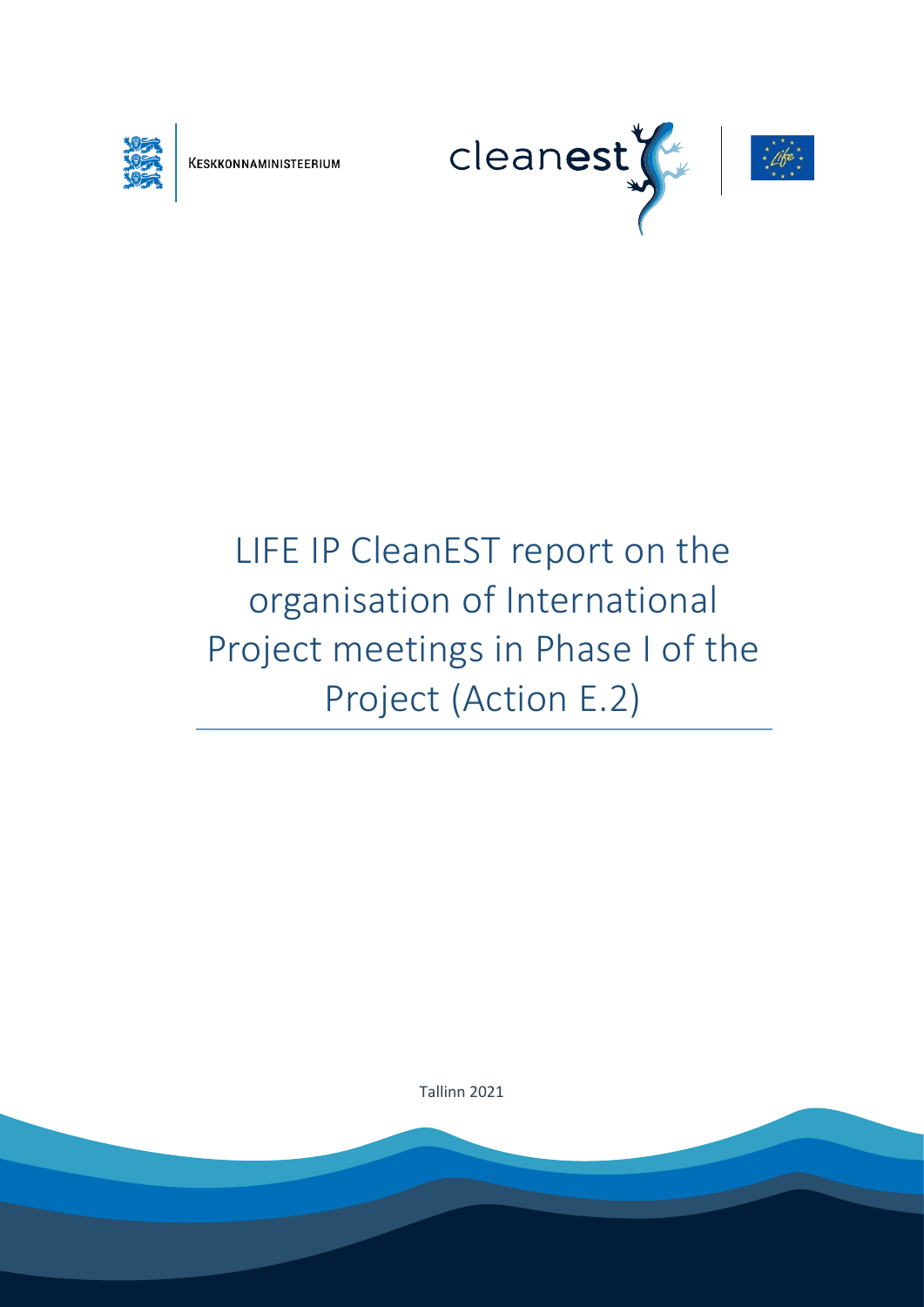Report is prepared by Mari Sepp, LIFE IP CleanEST project manager.

Ministry of the Environment, Water Department

This report has been written as a part of LIFE IP CleanEST project, which is funded by the European Commission LIFE programme and the Republic of Estonia. LIFE Financing Agreement No LIFE17 IPE/EE/000007. This report reflects only the author's view and the European Commission is not responsible for any use that may be made of the information it contains.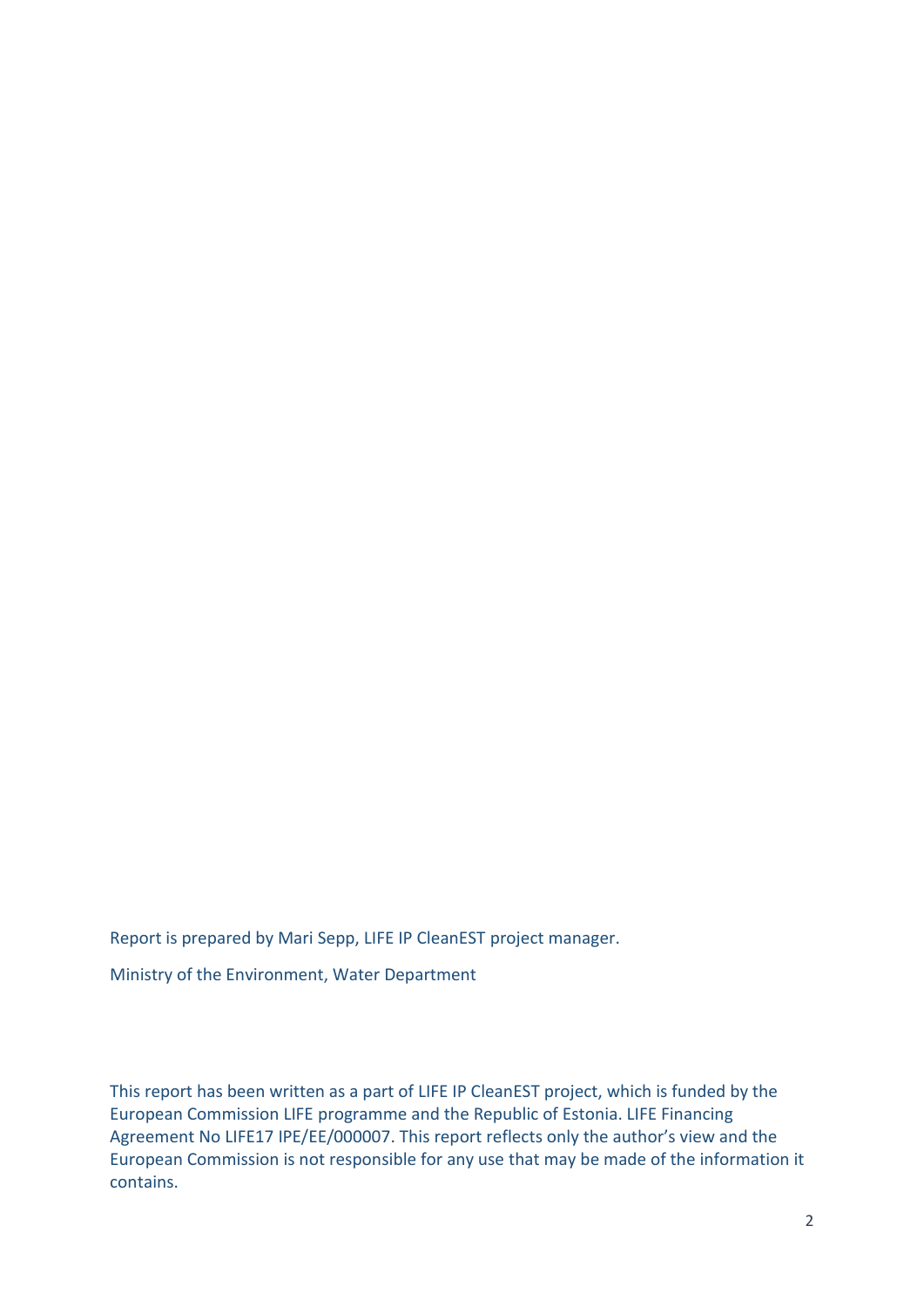#### Abbreviations

| <b>RBMP</b> | <b>River Basin Management Plan</b> |
|-------------|------------------------------------|
| <b>KeM</b>  | Ministry of the Environment        |
| <b>KAUR</b> | <b>Estonian Environment Agency</b> |
| IP          | <b>Integrated Project</b>          |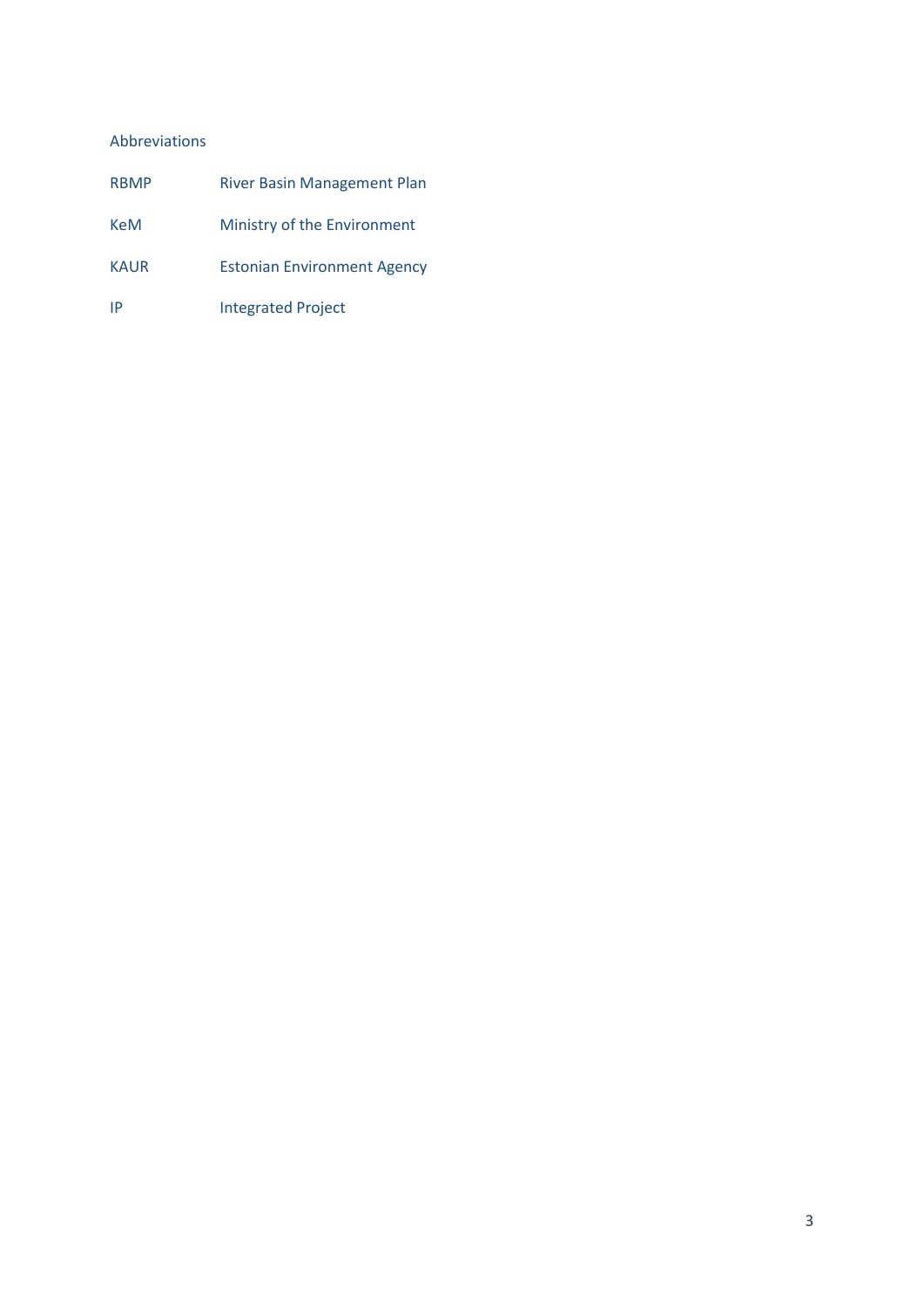## Table of context

| 1.1 |  |  |  |  |  |
|-----|--|--|--|--|--|
|     |  |  |  |  |  |
|     |  |  |  |  |  |
|     |  |  |  |  |  |

Annex 1 List of networking events in LIFE IP CleanEST Phase I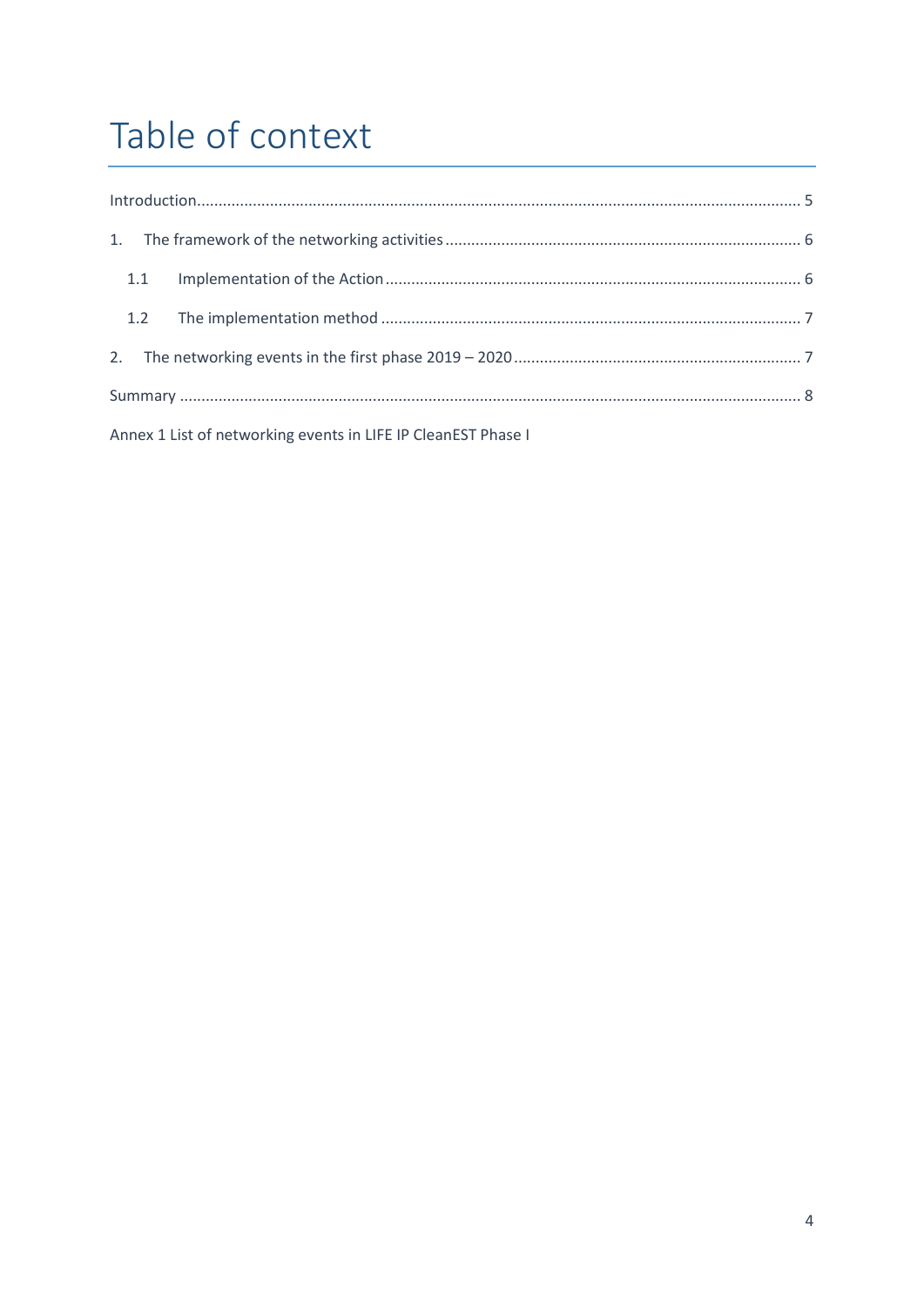## <span id="page-4-0"></span>Introduction

This report is a deliverable for action E.2 "Networking with other projects and participation in external events". The aim of this report is to provide an overview of the networking activities of the action E.2, its objectives, expected results, as well as activities during Phase I and planned activities for Phase II. Report on E.2 is to be prepared as a deliverable after every phase, for a total of five times during the Project.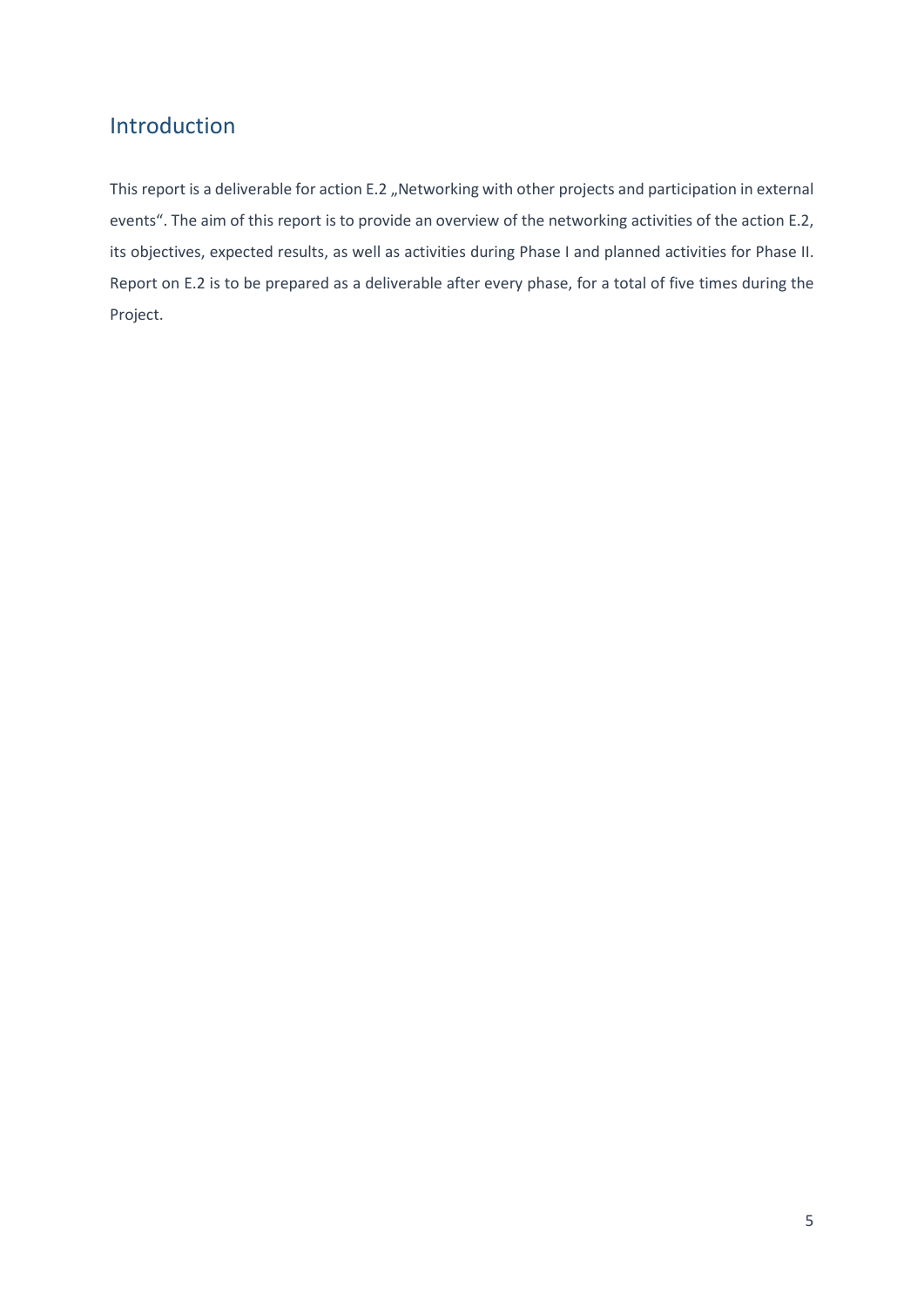## <span id="page-5-0"></span>1. The framework of the networking activities

The main aim of the networking activities is to exchange experiences and expertise with other projects. These include LIFE IP projects, LIFE projects and projects from other funding in local, national and in EU level working in the same field: implementing RBMP, cleaning up contaminated sites, reducing agricultural pollution load and building up fish bypasses. One objectives of the action is to ensure that the LIFE IP CleanEST Project is visible among other LIFE IP Projects at a European level. The Action connects to Project C and D actions, strengthening the Project expertise dissemination of E actions. Dissemination of the evidence-based expertise and sharing of the experience in capacity building, stakeholder involvement, project management procedures and development activities has many benefits. It gives an opportunity to replicate the practice both in RBMP level and in awareness level. It helps to reduce the cooperation weaknesses between different levels of government. There is complexity in different legal areas, different responsibilities in governmental and municipality administration areas. As a result, effective networking leads to concrete measures to achieve the goals set in River Basin Management plan. Networking is the key for unity.

#### <span id="page-5-1"></span>1.1 Implementation of the Action

KeM is the coordinating beneficiary of the LIFE IP CleanEST Project and responsible of Action E.2 implementation. Project partners and stakeholders are involved in the action implementation. The ground was prepared during the Project application period. Contacts with LIFE projects from Finland, Sweden, Great Britain, Poland, Denmark, Belgium and Germany were established and kick-off took place in Finland in 2017. Experiences were shared with other projects as well. For example with Interreg Estonian Latvian ["Waterbodies without borders".](https://www.keskkonnaagentuur.ee/et/eesmargid-tegevused/projektid/est-lat-66-water-bodies-without-borders) LIFE IP CleanEST has transboundary waterbody, river Narva in the Project.

The Action is divided into four combined action types. These are internal and external actions combined with national and International networking. Cooperation with complimentary actions is also linked to networking actions.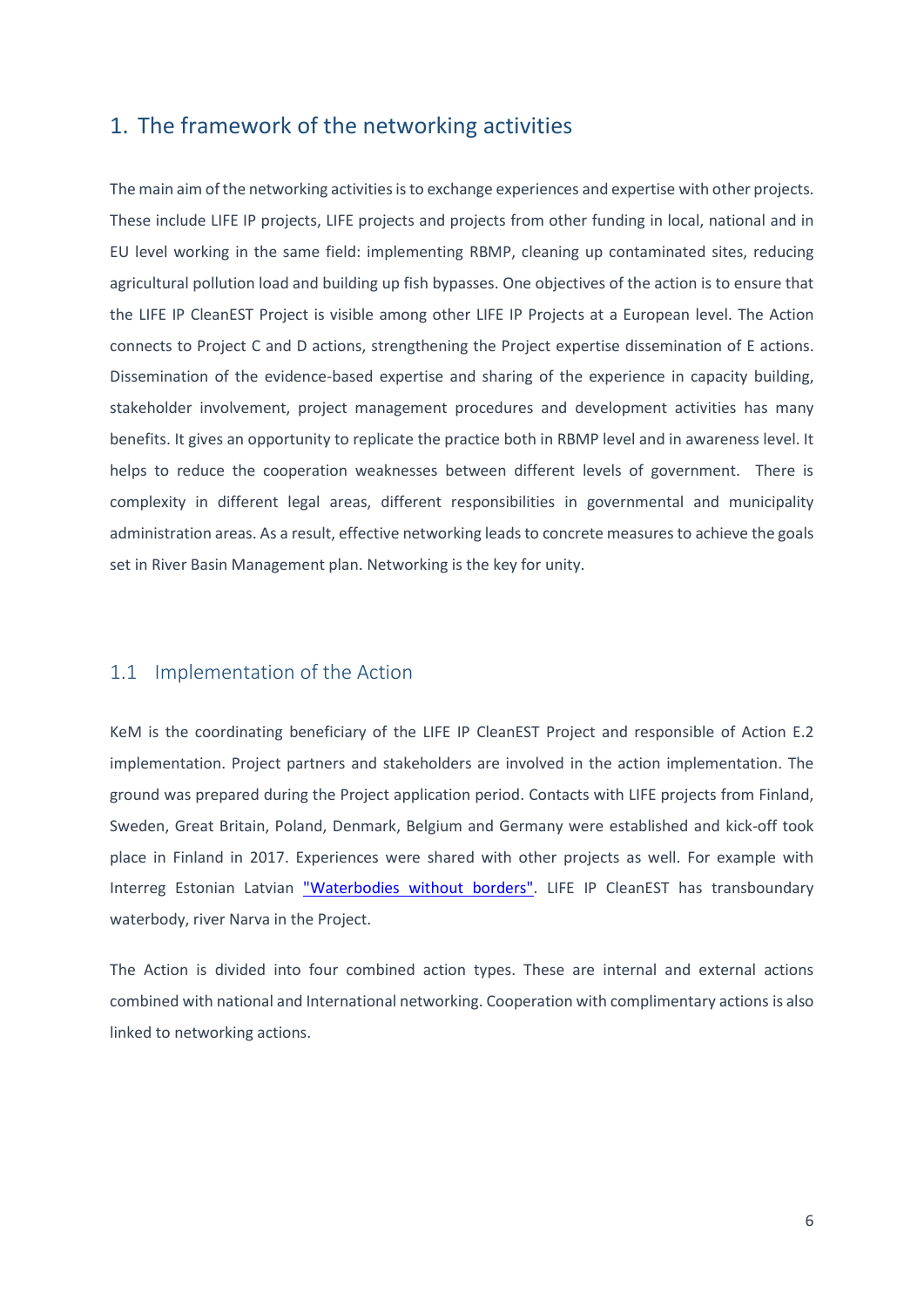#### <span id="page-6-0"></span>1.2 The implementation method

The activities of the action were initially mostly planned as contact meetings and seminars. Almost 30% of the Travel cost category was intended for the International secondments. Different traditional activity types such as attending to meetings, organizing them, giving presentations, performing with roll-ups, participating in panels were all planned for the project. Unfortunately, it was not possible to implement many of these activity types due to the COVID-19 situation. When COVID started, most of the actions were postponed. At least half of the year went by in a "hold" status with all of the networking activities cancelled or postponed during 2020. The web-based solutions started to become common instead of contact meetings. Year 2020 left its mark on the meetings as well as to the planned budget.

#### <span id="page-6-1"></span>2. The networking events in the first phase 2019 – 2020

The first phase of LIFE IP CleanEST included attending to different national and international events and networking activities and presenting the Project in seminars organized by the coordinating beneficiary KeM or by partners. The LIFE 17 IP-s kick-off meeting took place in Brussels in February 2019. LIFE IP CleanEST was represented in the meeting. The Project was represented in several seminars organized by NGOs, Universities, other LIFE projects and associations.

Annex 1 of this deliverable is the list of events including organizers, event names, types, places, representatives of LIFE IP CleanEST Project. Some events were cancelled or postponed due to the COVID- 19 situation, but they are still included on the list of Annex because the LIFE IP CleanEST participation was planned regardless.

The representatives of LIFE IP CleanEST Project participated in other events as well and shared the information about Project in events break-out sessions or other formats. For example, project partner KAUR organized the meeting of the heads of European Environment Agencies in Tallinn in September 2019. LIFE IP CleanEST project manager participated in the meeting and made contacts for future networking.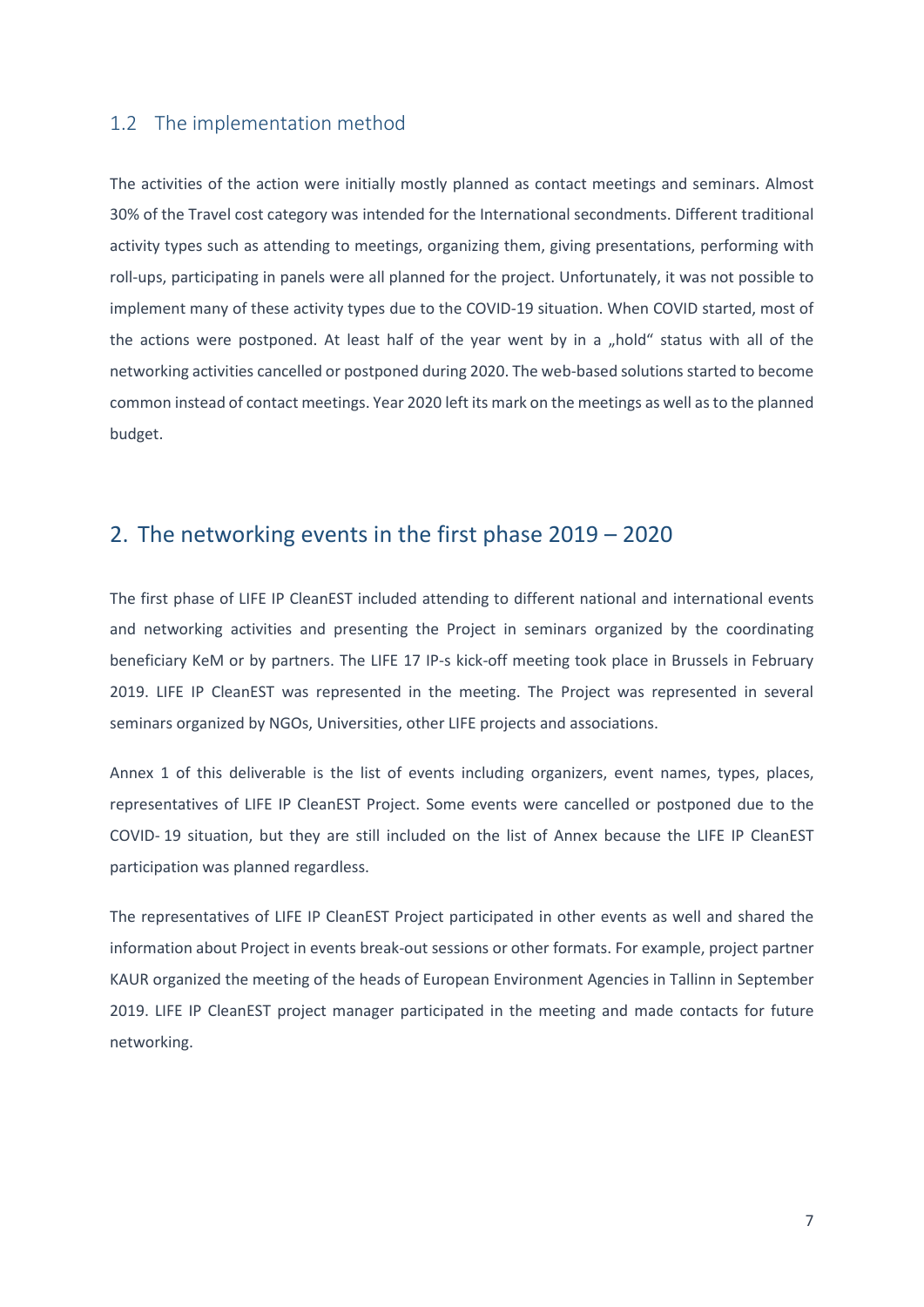### <span id="page-7-0"></span>Summary

Although COVID-19 has been affecting networking events, people have been showing initiative and resourcefulness on finding ways to network and communicate in order to share experiences and expertise. Web meetings have become a new normality starting from the second half of 2020 and the trend is still growing. Most used information sharing format in the first phase was the overall and activity based introducing of the LIFE IP CleanEST Project in seminars and similar networking events.

The preparation for Water IP European Network meeting started during the end of Phase I in December 2020. Swedish LIFE IP RichWaters wasthe organizer of the event. LIFE IP CleanEST Project gave its input to the topics formulation, including solutions for management issues such as planning cycle throughout phase; reporting and management tools; pillar approach; communication practices; political engagement to IP-s etc., as well as content topics such as in-situ technology use; diffuse pollution and stakeholder engagement. Report on the participation in the event will be presented in the E.2 Phase II deliverable.

As Phase I progressed, the focus shifted from introducing the project to sharing expertise and overviews of first study results. Phase II will further extend networking by focusing on specific topics such as diffuse pollution, ecosystem services, remote sensing solutions and cooperation in transboundary rivers.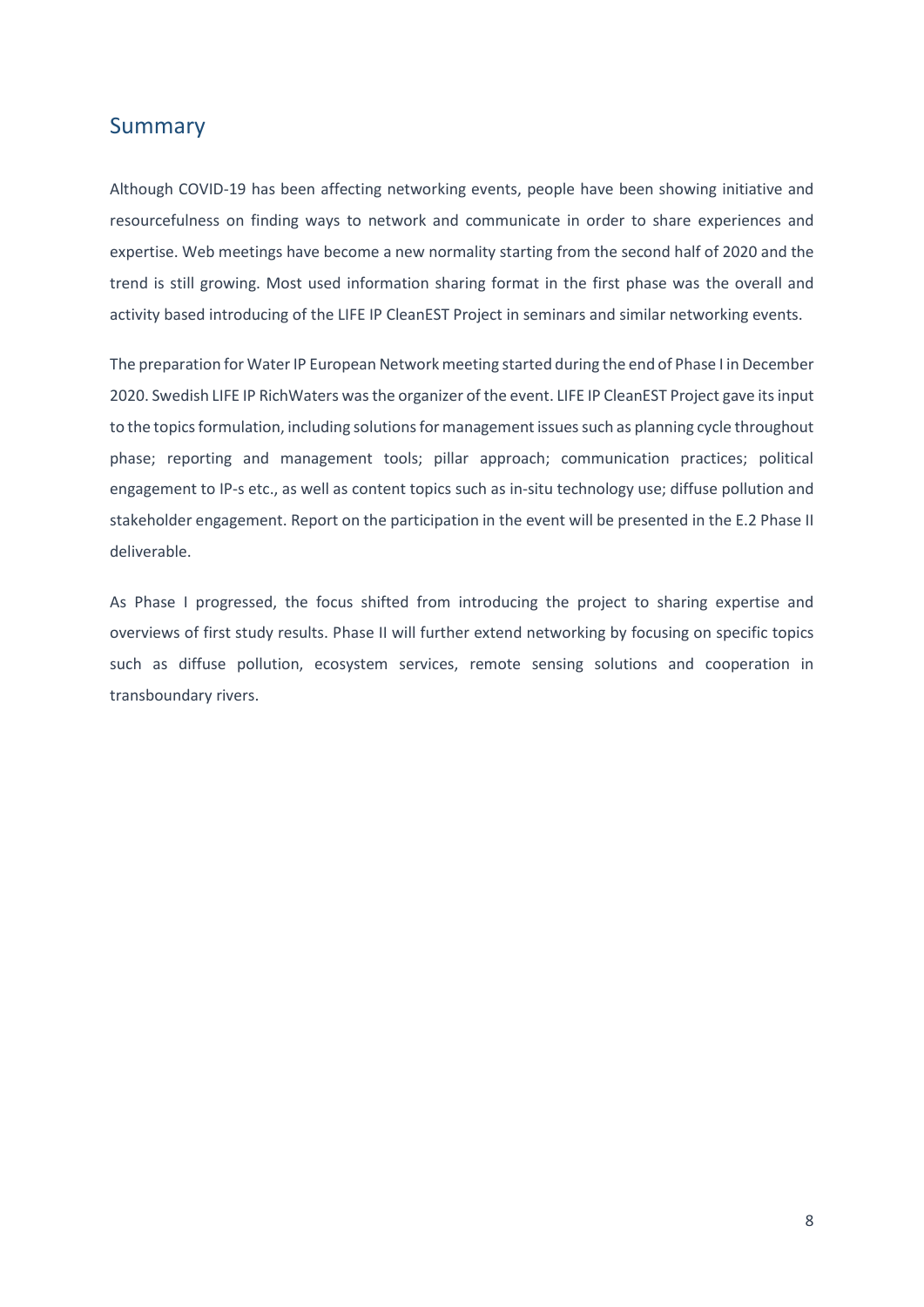### Annex 1 List of networking events in LIFE IP CleanEST Phase I

| Organiser                                                                   | Event                                                                                      | Time         | Place                                              | LIFE IP<br>CleanEST<br>partici-<br>pants  | Participation<br>topic                                                                                                      | Event type                                                 |
|-----------------------------------------------------------------------------|--------------------------------------------------------------------------------------------|--------------|----------------------------------------------------|-------------------------------------------|-----------------------------------------------------------------------------------------------------------------------------|------------------------------------------------------------|
| Neemo LIFE<br>Team                                                          | <b>LIFE 17</b><br>integrated<br>projects<br>kick-off<br>meeting                            | 6.02.2019    | Brussels,<br>Belgia                                | Olav Ojala,<br>Antti<br>Tooming           | LIFE IP<br>CleanEST<br>presentation                                                                                         | Participation in<br>external events<br>(international)     |
| Public Union<br>World Wide<br>Fund for<br>Nature<br>Ukraine                 | National<br>Amber<br>Workshop                                                              | 7.06.2019    | Kiev,<br>Ukraina                                   | Olav Ojala                                | Development<br>of an<br>integrated<br>water<br>management<br>and its modern<br>tools in Estonia                             | Participation in<br>external events<br>(international)     |
| University of<br><b>LIFE Sciences</b>                                       | Seminar of<br>Natura 2000<br>borealarea                                                    | 14.10.2019   | Tallinn<br>Zoo,<br>Nature<br>Education<br>Centre   | Mari<br>Sepp, Olav<br>Ojala,<br>Timo Kark | Introduction of<br>LIFE IP<br>CleanEST<br>Project in<br>seminar<br>"Knowledge<br>marketil". Roll-<br>up, screen,<br>videos. | Participation in<br>external<br>events (interna<br>tional) |
| Ministry of<br>Environmen-<br>tal Protection<br>and Regional<br>Development | <b>Baltic LIFE</b><br>CAP seminar                                                          | 7.-8.11.2019 | Sigulda,<br>Latvia                                 | Olav Ojala,<br>Timo Kark                  | LIFE IP<br>CleanEST<br>presentation                                                                                         | Participation in<br>external<br>events (interna<br>tional) |
| Estonian<br>Environment<br>Agency                                           | Boidiversity<br>Conference                                                                 | 13.11.2019   | Tallinn<br>Zoo,<br>Nature<br>Education<br>Centre   | Timo Kark                                 | Migration<br>Barriers in LIFE<br>IP CleanEST<br>project                                                                     | Participation in<br>external events<br>(national)          |
| MInistry of<br>the<br>Environment<br>Estonia                                | Junior<br>officials<br>from<br>Netherlands<br>water<br>institutions<br>visiting<br>Estonia | 15.11.2019   | Ministry of<br>the<br>Environ-<br>ment,<br>Tallinn | Mari Sepp                                 | LIFE IP<br>CleanEST<br>presentation                                                                                         | Participation in<br>external events<br>(international)     |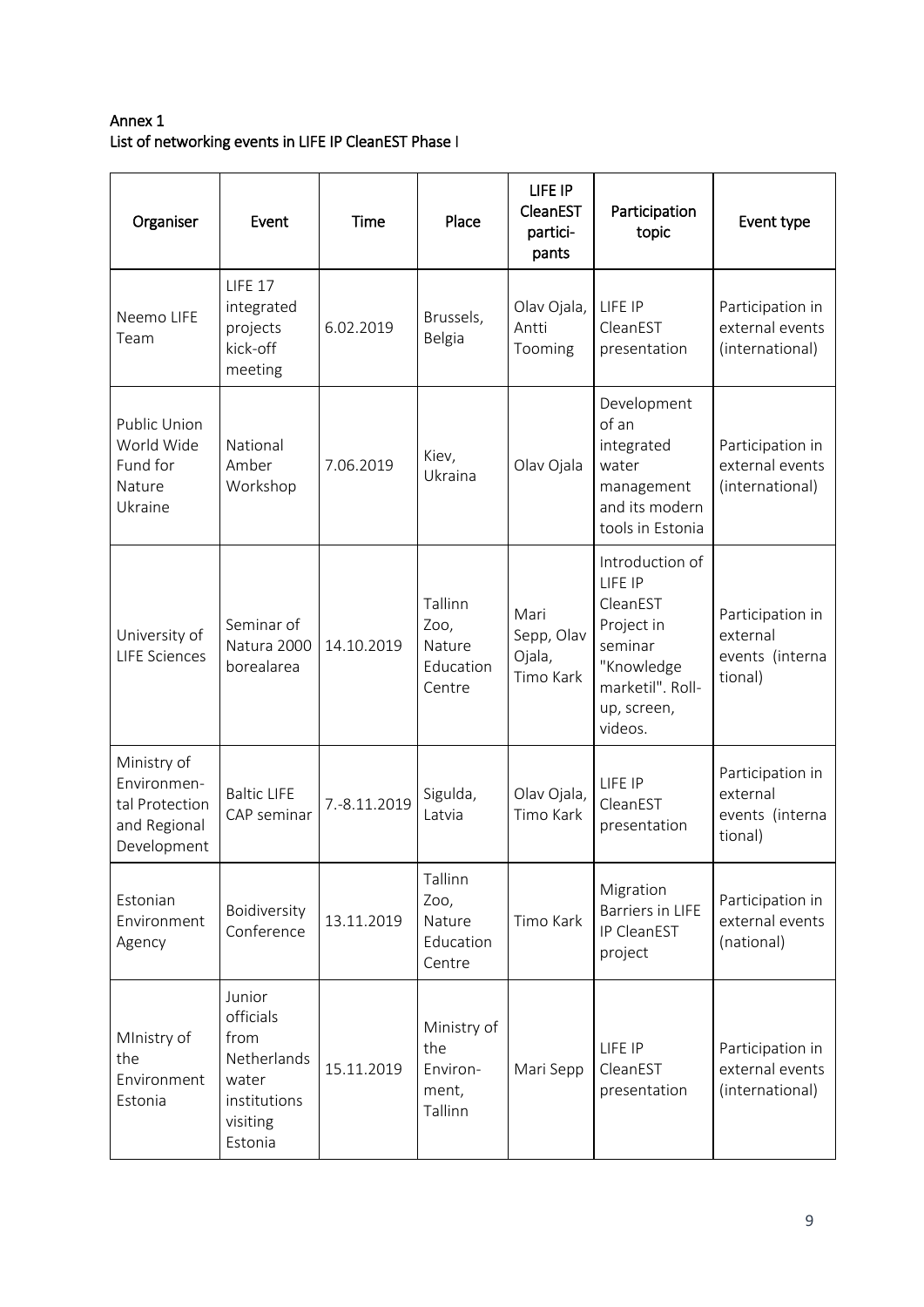| Projekt "LIFE<br>EcosystemSer<br>vices" Latvija                              | "Value of<br>Nature -<br>practices<br>and<br>experiences<br>in use of<br>ecosystem<br>services<br>assessment" | 15.01.2020           | Riga, Latvia                                                  | Marko<br>Vainu                                                                         | Water<br>ecosystem<br>services in LIFE<br>IP CleanEST<br>project                                                                                         | Participation in<br>external events;<br>Networking<br>with other<br>projects<br>(international) |
|------------------------------------------------------------------------------|---------------------------------------------------------------------------------------------------------------|----------------------|---------------------------------------------------------------|----------------------------------------------------------------------------------------|----------------------------------------------------------------------------------------------------------------------------------------------------------|-------------------------------------------------------------------------------------------------|
| Estonian<br>Environemnt<br>Agency                                            | The working<br>group of<br>water<br>habitats                                                                  | 27.01.2020           | Environ-<br>mental<br>Board<br>Office,<br>Rakvere,<br>Estonia | Timo Kark,<br>Mari<br>Sepp,<br>Tatjana<br>Rein Liisi<br>Marits,<br>Jekaterina<br>Kärme | Katrin Kaldma,<br><b>KeA CoastNet</b><br>LIFE ekspert<br>introduces the<br>Pearl oysters<br>restoration<br>action plan in<br>Mustoja and<br>Altja river. | Networking<br>with other<br>projects<br>(national)                                              |
| KeM, LIFE<br>coordinaator<br>(Krista<br>Tõnisson)                            | LIFE projects<br>introduction<br>to KeM<br>employees                                                          | 9.03.2020            | Ministry of<br>the<br>Environme<br>nt, Tallinn                | Mari<br>Sepp,<br>Tatjana<br>Rein                                                       | LIFE IP<br>CleanEST<br>Project<br>introduction;<br>cooperation<br>with other KeM<br>LIFE projects.                                                       | Networking<br>with other<br>projects<br>(national)                                              |
| TLÜ, KAUR,<br>NHF, Nordic<br>Council of<br>Ministers<br>Office in<br>Estonia | The Nordic<br>Hydrological<br>Conference<br>2020:<br>Hydrology<br>and Water-<br>related<br>Ecosystems         | $10 -$<br>13.08.2020 | Tallinn<br>University                                         | To be<br>deter-<br>mined                                                               | The meeting<br>was postponed<br>till August 2022<br>due to the<br>COVID<br>situation.                                                                    | Participation in<br>external events<br>(international)                                          |
| Ministry of<br>the<br>Environment<br>of the Slovak<br>Republic               | Internationa<br>I Conference<br>Contaminat<br>ed sites<br>2020                                                | $10 -$<br>12.06.2020 | Trnava,<br>Slovakkia                                          | Olav Ojala                                                                             | The meeting<br>was cancelled<br>due to the<br>COVID<br>situation.                                                                                        | Participation in<br>external events<br>(international)                                          |
| <b>SETAC</b>                                                                 | Setac<br>Europe<br>30th Interna<br>tional<br>meeting                                                          | $3-7$ mai<br>2020    | Dublin,<br>lirimaa                                            | To be<br>determine<br>d                                                                | Postponed due<br>to COVID<br>situation                                                                                                                   | Participation in<br>external ecents<br>(International)                                          |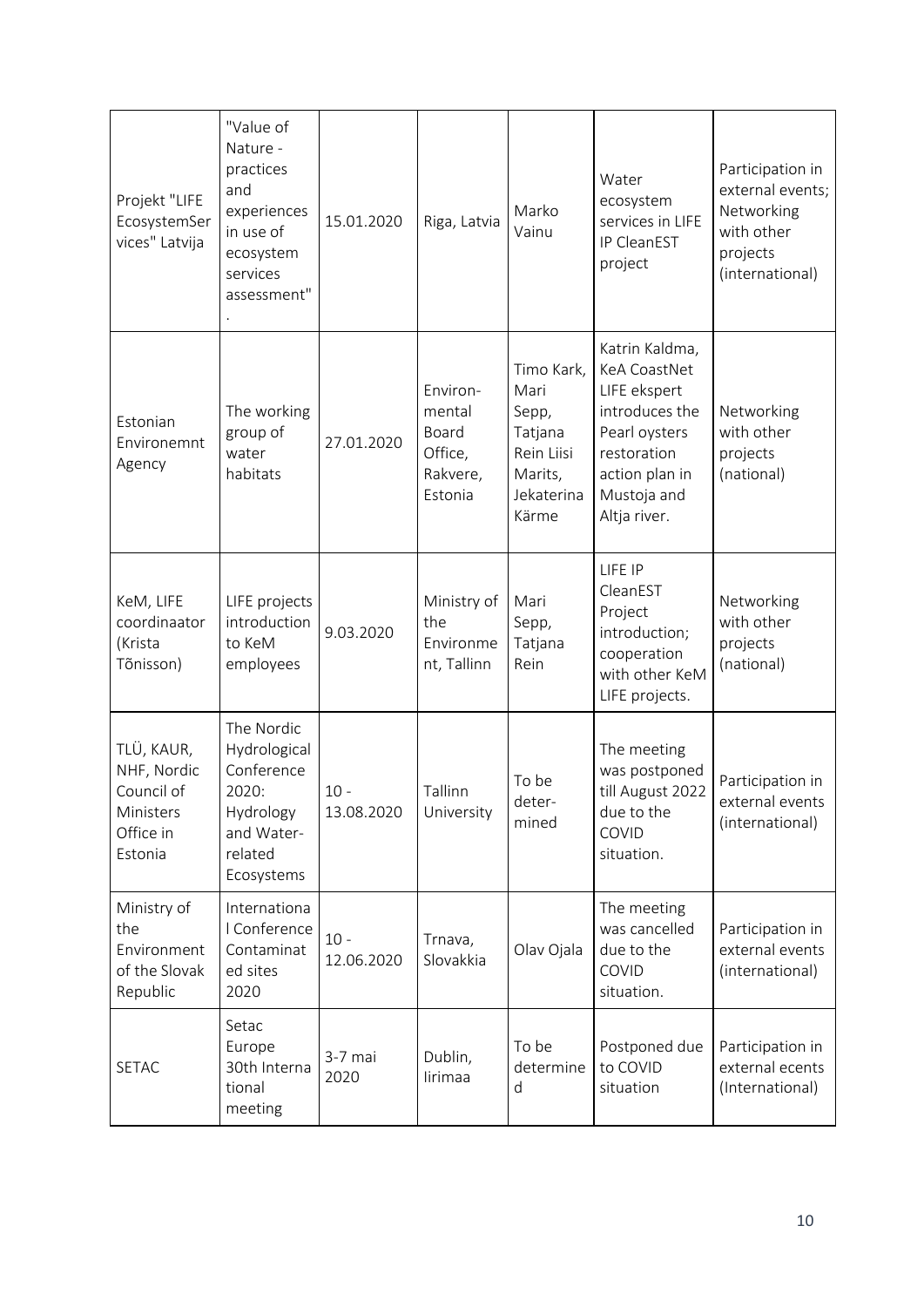| Estonian<br>Water<br>Association                                | Veeühingu<br>aastakoosol<br>ek                          | 20.02.2020  | Tallinn<br>Technical<br>University         | Arvo lital<br>(presenter<br>); Tatjana<br>Rein,<br>Harry Liiv<br>(parti-<br>cipants)                                 | Agricultural<br>Studies in LIFE<br>IP CleanEST                                                                                                                      | Participation in<br>external events<br>(national)                    |
|-----------------------------------------------------------------|---------------------------------------------------------|-------------|--------------------------------------------|----------------------------------------------------------------------------------------------------------------------|---------------------------------------------------------------------------------------------------------------------------------------------------------------------|----------------------------------------------------------------------|
| Association of<br>Estonian<br>Cities and<br>Munici-<br>palities | Seminar for<br>cities and<br>municipaliti<br>es         | 18.03.2020  | Not deter-<br>mined                        | Andres<br>Jaadla                                                                                                     | Rakvere<br>Soolikaoja ditc<br>and<br>contemporary<br>City space as<br>par of CleanEST<br>Project. The<br>meeting was<br>cancelled due<br>to the COVID<br>situation. | Participation in<br>external events<br>(national)                    |
| Lithuanian<br>Ministry of<br>the<br>Environment                 | LIFE<br>programme<br>information<br>days                | 23.04.2020  | Web (364<br>viewers)                       | Timo Kark                                                                                                            | The use of LIFE<br>programm in<br>Estonia and<br>LIFE IP<br>CleanEST<br>presentation                                                                                | Participation in<br>external events<br>(international)               |
| Water Quality<br>working<br>group                               | Working<br>Group<br>meeting                             | 8.07.2020   | Rakvere,<br>Estonia                        | Vallo<br>Kõrgmaa<br>(other<br>CleanEST<br>partners);<br>Risto<br>Hiljanen,<br>EHP<br>Environm<br>ent OY<br>(Finland) | Soolikaoja<br>Study (Vallo<br>Kõrgmaa);<br>knowledge<br>sharing about<br>Finnish<br>monitoring<br>systems                                                           | Participation in<br>external events<br>(national/inter-<br>national) |
| PurFest (NGO<br>Purtse<br>Develop-<br>ment Centre)              | Purtse and<br>Erra<br>restoration<br>information<br>day | 31.07.2020  | Outdoor<br>event (30<br>partici-<br>pants) | Tatjana<br>Rein,<br>Raimo<br>Jaaksoo                                                                                 | LIFE IP<br>CleanEST<br>projekt<br>presentation to<br>local people<br>and<br>stakeholders                                                                            | Participation in<br>external events<br>(internal)                    |
| <b>Baltic LIFE</b><br>CAP                                       | Intruduction<br>of Baltic LIFE<br>projects              | August 2020 | Estonia                                    | Olav Ojala                                                                                                           | LIFE IP<br>CleanEST<br>tutvustus                                                                                                                                    | Participation in<br>external events<br>(riigisisene)                 |